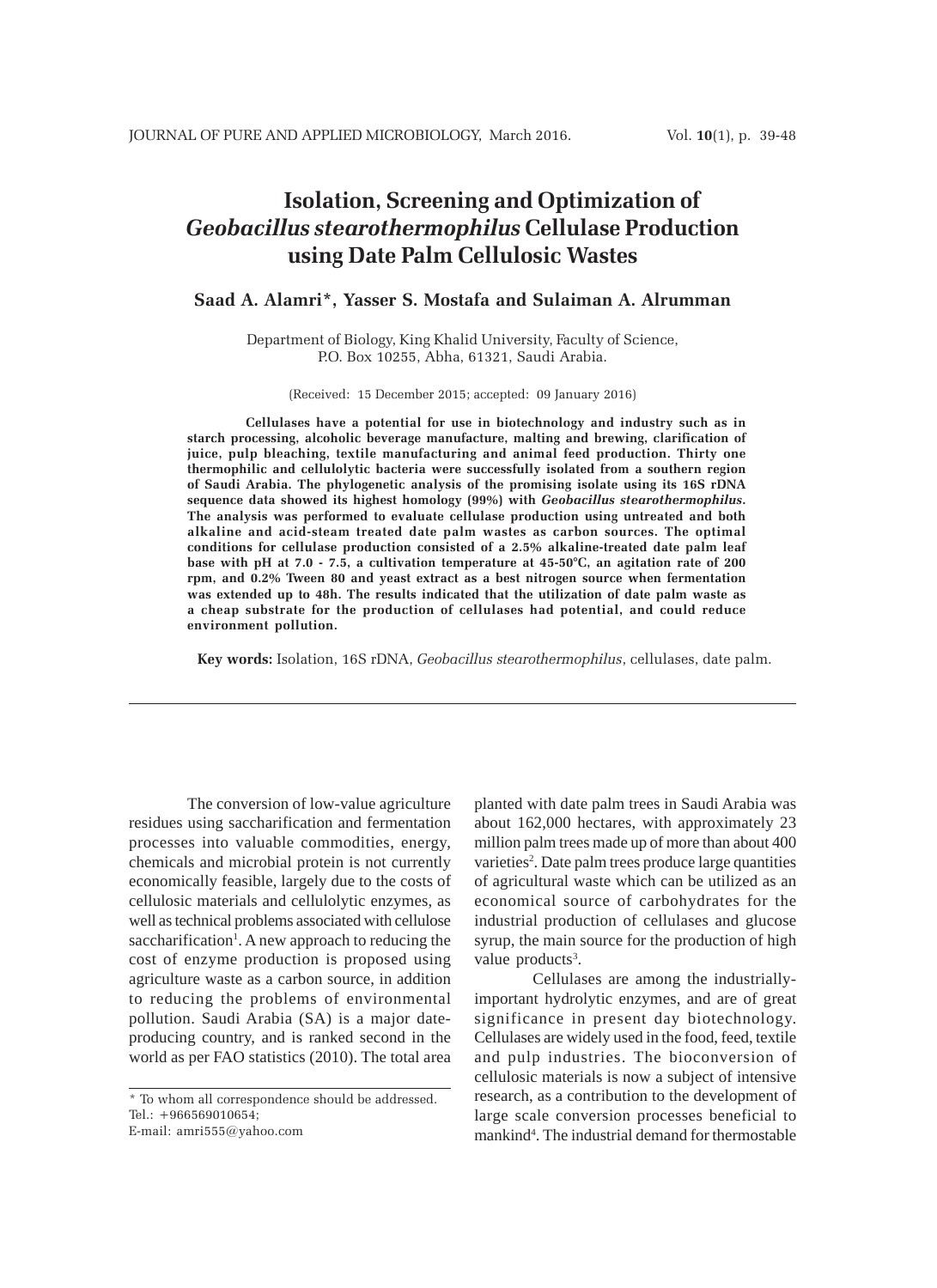cellulase enzymes continues to stimulate the search for thermophilic microorganisms that can be used to produce sufficient amounts of these enzymes. Bacteria which have a high growth rate as compared to fungi have good potential to be used in cellulase production<sup>5,6,7</sup>. The high cost of cellulase production with low enzyme activities limits its industrial use. Therefore, efforts are needed to economize cellulase production by media optimization<sup>8</sup>.

Cellulase production has been influenced by a number of factors including environmental and nutritional conditions; pH, temperature, agitation, nitrogen sources, carbon concentration and surfactants. The relationship between these variables has a marked effect on the production of the cellulase enzymes<sup>9</sup>. The present research will result in new uses, and in expanding markets for the inexpensive agricultural residuals of date palm for the production of important value-added products and for providing a new method for reducing the problem of agricultural wastes. The main objectives of this investigation were the isolation of thermophilic cellulase-producing bacteria from the Asser region of Saudi Arabia and their screening for cellulase production. In addition, it is hoped to identify promising isolates by 16S rDNA sequence technique. Furthermore, it is hoped to optimize the factors affecting cellulase production using treated and untreated date palm wastes as inexpensive carbon sources.

## **MATERIALS AND METHODS**

#### **Samples collection**

Soil samples were collected (April, 2015) from the Jazan (JA), Abha (AB), Najran (NA), Bisha (BI), Mahail (MA), Tanoma (TA) and Nammas (NM) regions of southern Saudi Arabia.

#### **Treatments of date palm waste**

Date palm cellulosic waste (leaves, leaf bases and fibers) were collected from a date palm plantation in Saudi Arabia, and used as the carbon substrate in this study. Ground substrates were treated by two methods: (1) Alkaline pre-treatment: 2N NaOH at  $30^{\circ}$ C for 48 h<sup>10</sup>; (2) Acid-steam pretreatment: 1%  $H_2SO_4$ , 120°C for 100 min<sup>11</sup>. After treatment, the waste was washed thoroughly with tap water until neutralization took place, then oven dried at 70°C and crushed before use.

J PURE APPL MICROBIO*,* **10**(1), MARCH 2016.

### **Isolation and screening for cellulase-producing thermophilic bacteria**

Two protocols were used for the isolation of thermophilic cellulases producers: (A): Direct isolation; the collected soil samples were suspended and serially diluted in sterile distilled water up to  $10^{-4}$ . 1.0 ml of each dilution and water sample (without dilution) were spread on agar plates and incubated at 50°C for 1-2 weeks. The plates were stained with Congo Red and scored to create a clear halo surrounding the colony<sup>12</sup>. (B): Enrichment producers: Cellulase-producing thermophilic bacteria were isolated by the enrichment of water and soil samples using cellulosic sources. Samples of 5 g soil 5ml-1 water were added to 250 ml Erlenmeyer flasks containing 95 ml of Bushnell Haas medium (BHM), supplemented with 5.0% different cellulosic substrates as the sole carbon source, cellulose,  $CMC$  and cellobiose<sup>13</sup>. The enrichment cultures were incubated at 50ºC and 200 rpm for 2-3 weeks. The BHM medium consisted of:  $MgSO<sub>4</sub>$   $7H<sub>2</sub>O$ , (0.2)  $\text{gl}^{\text{TM}}$ ); K<sub>2</sub>HPO<sub>4</sub>, (1 gl<sup>m1</sup>); KH<sub>2</sub>PO<sub>4</sub>, (1 gl<sup>m1</sup>); NH<sub>4</sub>NO<sub>3</sub>,  $(1.0 \text{ g} \text{I}^{\text{m1}})$ ; FeCl<sub>3</sub> $\cdot$ 6H<sub>2</sub>O,  $(0.05 \text{ g} \text{I}^{\text{m1}})$ ; CaCl<sub>2</sub>,  $(0.02 \text{ g} \text{I}^{\text{m1}})$ . The cultures were diluted in sterile distilled water, plated on nutrient agar medium, and incubated at 50ºC for 2 d. The purified colonies were screened for their cellulolytic ability using BHM supplemented with different substrates as the sole carbon source. After incubation for 2 d at 50°C, the plates were flooded with 1% Congo Red for 15-20 mins, and then washed with 1 M NaCl solution. A clear zone that formed around the growing colonies of cellulase positive cultures was taken as the indication of cellulase activity<sup>12</sup>. Promising colonies having a significant clear zone in all three media were selected for further study.

#### **Bacterial genomic DNA extraction**

The genomic DNA of each strain was isolated according to<sup>14</sup>. Cells were collected from overnight LB cultures by centrifugation, and resuspended in 500  $\mu$ l TEN buffer. Twenty five  $\mu$ l of 10 mg ml-1 of lysozyme were added, and the tubes were incubated at 37 °C for 30 mins, followed by the addition of 75 µl of 10% SDS. The tubes were then inverted gently several times until complete lysis. Three  $\mu$ l of 20 mg ml<sup>-1</sup> of Proteinase K were added, and the tubes were incubated at 37°C for one h. After incubation, 100 µl of NaCl (5M) were added, followed by 800 µl of phenol/chloroform: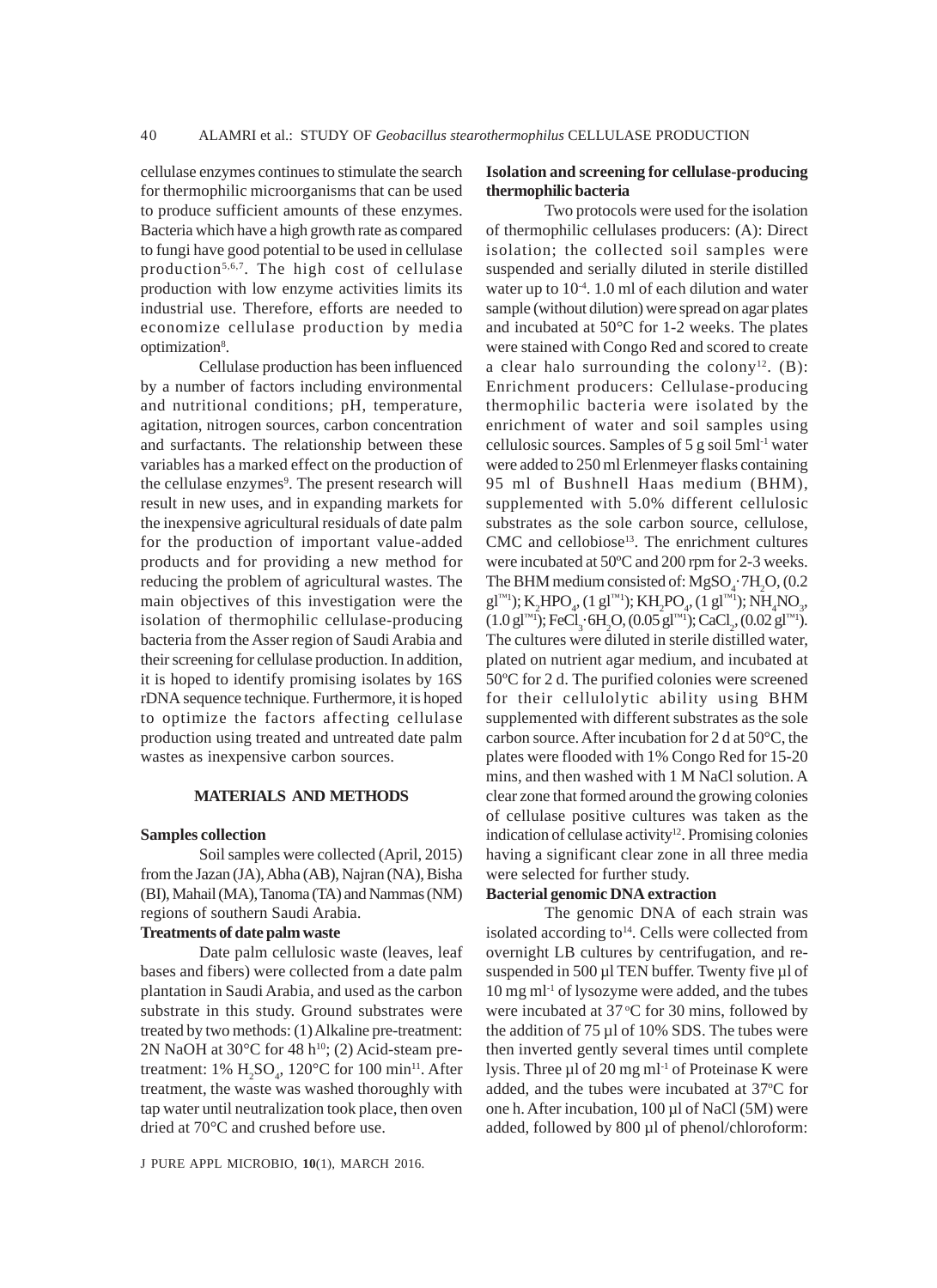isoamyl alcohol (24:1). The tubes were then inverted several times and then centrifuged for 10 min. The upper phase was transferred to a fresh sterile tube and extracted once with chloroform. The upper phase was again transferred to a fresh tube and 0.7 volume of isopropanol was added and mixed gently and centrifuged for 10 mins. The supernatant was removed carefully, and the pellets were washed with 1 ml of 70% ethanol. The pellets were collected by centrifugation for 5 min. The DNA was dried and dissolved in 100 µl TE buffer and stored at -20°C.

# **Amplification and sequencing of the 16S rDNA gene**

The 16S rDNA gene was amplified by polymerase chain reaction (PCR) using specific universal primers<sup>15</sup>. The sequence for the  $16S$ primer for 16S1500F was 5'- AGAGTTTGATCMTGGCTCAG-3' and the sequence for the 16S primer for 16S1500R was 5'- AAGGAGGTGWTCCARCC-3'. The PCR mixture consisted of 30 pico moles of each primer, 10 ng of chromosomal DNA, 200 µM dNTPs and 2.5 units of Taq polymerase with 10 µl of polymerase buffer containing  $MgCl_2$ . The PCR was carried out for 10 min at 94°C, followed by 30 cycles of 94°C for 1 min, 50ºC for 1 min and 72ºC for 2 min, followed by a final extension step at 72°C for 10 min. After completion, a fraction of the PCR mixture was examined using 1.5% agarose gel in a TBE buffer (pH 8.5). Electrophoresis was carried out for 20 min at 150 V. The 16S rRNA gene PCR product was sequenced by MACROGENE, Korea. The homology of the 16S rRNA gene sequence of the isolates with reference to 16S rRNA sequences was analyzed using the BLAST algorithm in Gen Bank (http://blast.ncbi.nlm.nih.gov/Blast.cgi).

# **Production of cellulases using promising isolates using date palm waste**

The promising isolate was further screened for their cellulase (Endoglucanase, Exoglucanase and b-glucosidase) production using treated and untreated date palm waste. A loopfull of culture from the agar plate was inoculated into a 50 ml tube containing 5 ml of nutrient broth, and incubated at 50°C/200 rpm. This culture was then used to inoculate a 250 ml Erlenmeyer flask containing 50 ml production medium using 1% treated and untreated date palm waste as the sole carbon source. The cultures were incubated at 50°C

for 48 h. The cells and insoluble materials were removed by centrifugation at 10,000 for 10 min and the cell-free supernatants were used for enzyme assay. Various process parameters influencing cellulase production were optimized. The effect of the fermentation period (up to 96 h), the incubation temperature (35 to 60 $^{\circ}$ C), the initial pH (pH 6 to 9), the agitation rate (0-300 rpm) the substrate concentration (0.5-4%), the nitrogen sources and the surfactants were investigated.

# **Enzymes assay**

Exoglucanase activity (FPase) was measured according to<sup>16</sup>. The reaction mixture contained 0.5 ml of 50 mM acetate buffer at pH 5. A 0.5 ml culture filtrate and one filter paper strip  $(1\times3)$ cm) were used as the crystalline cellulose substrate. The mixture was incubated for 60 min at 50°C. The reaction was terminated using the 1 ml DNS (3,5dinitrosalicylic acid) method<sup>17</sup>, boiled for 5 min, and cooled in water for color stabilization. The optical density was measured using a double beam UV/Vis scanning spectrophotometer (Model: Shimadzu, 1601PC) at 540 nm. The cellulase activity was determined by using a calibration curve of glucose. One unit of enzyme activity was defined as the amount of enzyme that released 1µ mole of glucose.

Endoglucanase activity (CMCase) was measured using the above-mentioned method for the determination of FPase activity, except that 0.5 ml of 1% carboxymethylcellulose (CMC) solubilized in 50 mM acetate buffer, pH 4.8 was used as a substrate. The mixture was incubated for 20 mins at 50°C. One unit of enzyme activity was defined as the amount of enzyme that released 1µ mole of glucose.

β-Glucosidase activity was assayed with 0.02% P-nitrophenyl-β-D-glucopyranoside (PNPG) as a substrate in 50 mM acetate buffer, pH 5.0. A reaction mixture containing 10µml culture filtrate and completed to 1 ml with buffered substrate were incubated at 50°C. The reaction was terminated after 10 mins with 3 ml 0.1M NaOH. The absorbance was measured at 400 nm. One unit of enzyme activity was defined as the amount of enzyme required to release  $1.0 \mu M$  P-nitrophenol<sup>18</sup>.

# **Statistical analysis**

Analyses of data were done by analysis of variance (ANOVA) using the MSTATC program. The Least Significant Difference (LSD) at p d" 0.05 was used to detect differences among treatments.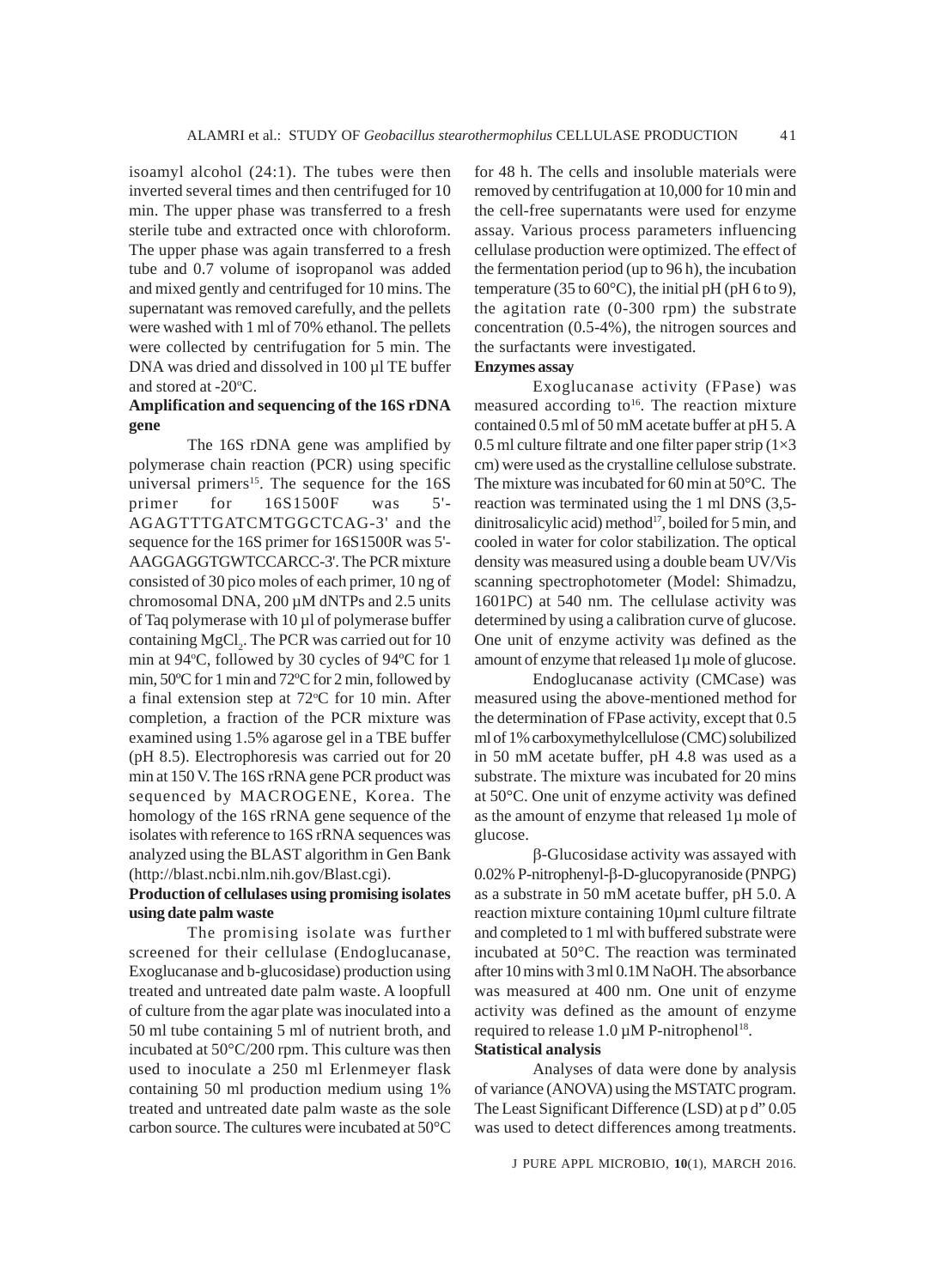#### **RESULTS AND DISCUSSION**

## **Isolation and screening of cellulases producing thermophilic bacteria**

The bacterial strains present an attractive potential for the utilization of cellulases due to their rapid growth rate, enzyme complexity and extreme habitat variability<sup>19</sup>. No cellulases producing bacteria could be isolated using the direct plating method without a pre-enrichment step. The same observation was reported by<sup>20</sup>. One hundred and sixteen bacterial isolates were obtained from soil samples enriched with cellulose, CMC and cellobiose. The results clearly indicate that the highest number of bacteria were isolated from soil samples from the Jazan (28), Najran (25) and Tanoma (17) regions, while low number of isolates were collected from soil samples of the Bisha (13), Nammas (10), Mahail (12) and Abha (11) regions. The occurrence of isolates in the different localities may be affected by the prevailing environmental conditions and nature of the soil.

All different isolates were screened for their ability to produce extracellular cellulases using the Congo Red test as reported by $20,21$ . Seventy-nine isolates showed positive results with a clear zone around the colonies in one or more substrates. Only thirty one isolates gave a clear zone in all media, which indicates their ability to produce all three enzymes responsible for the conversion of cellulose to glucose $22$ . The highest numbers of cellulolytic bacteria were isolated from soil samples of the Jazan (8), Najran (9) regions, with low number in samples from the Tanomma  $(3)$ , Mahail  $(1)$ , Bisha  $(3)$ , Abha  $(5)$  and Nammas  $(2)$ regions. The highest cellulolytic ability was detected in isolate; NA-75 (2.6-3.6 cm) isolated from the Najran region (Fig. 1). <sup>23</sup>reported that



**Fig. 1.** Cellulose hydrolysis using promising bacterial isolate, NA- 75.

J PURE APPL MICROBIO*,* **10**(1), MARCH 2016.

thermophiles are adapted to survive in high temperature regions. These microorganisms produce unique biocatalysts that function under extreme conditions that are comparable to those prevailing in various industrial processes. Also, 24,1,7 isolated *Bacillus sp* using cellulosic waste as a carbon source.

### **Molecular identification of the selected bacterial isolate using 16S rRNA gene**

For bacterial identification, the genomic DNA was subjected to PCR amplification using universal primers. These primers were able to amplify about 1500 bp from the 16S rRNA gene. The 1500 bp PCR product was purified from the agarose gel and subjected to DNA sequencing. The DNA nucleotide sequence obtained was analyzed using DNA Blast search (NCBI). The results revealed the isolate NA-75 as *Geobacillus stearothermophilus* with a similarity of 99%.



**Fig. 2.** Phylogenetic tree for *Geobacillus stearothermophilus* strain Y-1 and related species constructed by the neighbor-joining method based on 16rRNA gene sequences. Segments corresponding to an evolutionary distance of 0.1 are shown with bars. Accession numbers for sequences are as shown in the phylogenetic tree

# **Cellulases production by** *Geobacillus stearothermophilus* **using treated and untreated date palm cellulosic wastes as carbon sources**

To investigate the possibility of reducing cellulolytic enzymes production cost, the effect of 1% untreated and both alkaline and acid-steam treated date palm waste in the form of leaves, leaf bases and fibers as inducing materials and carbon sources were studied. The enzyme production was carried out for 48h at 50°C, 200 rpm and pH 7. The results of CMCase, FPase and b- glucosidase production bacterial isolate were as illustrated in Fig. (3). The results indicate that the cellulases produced using pretreated waste was significantly higher than that using untreated ones. The most efficient carbon source for cellulase production was the alkaline treated leave base with the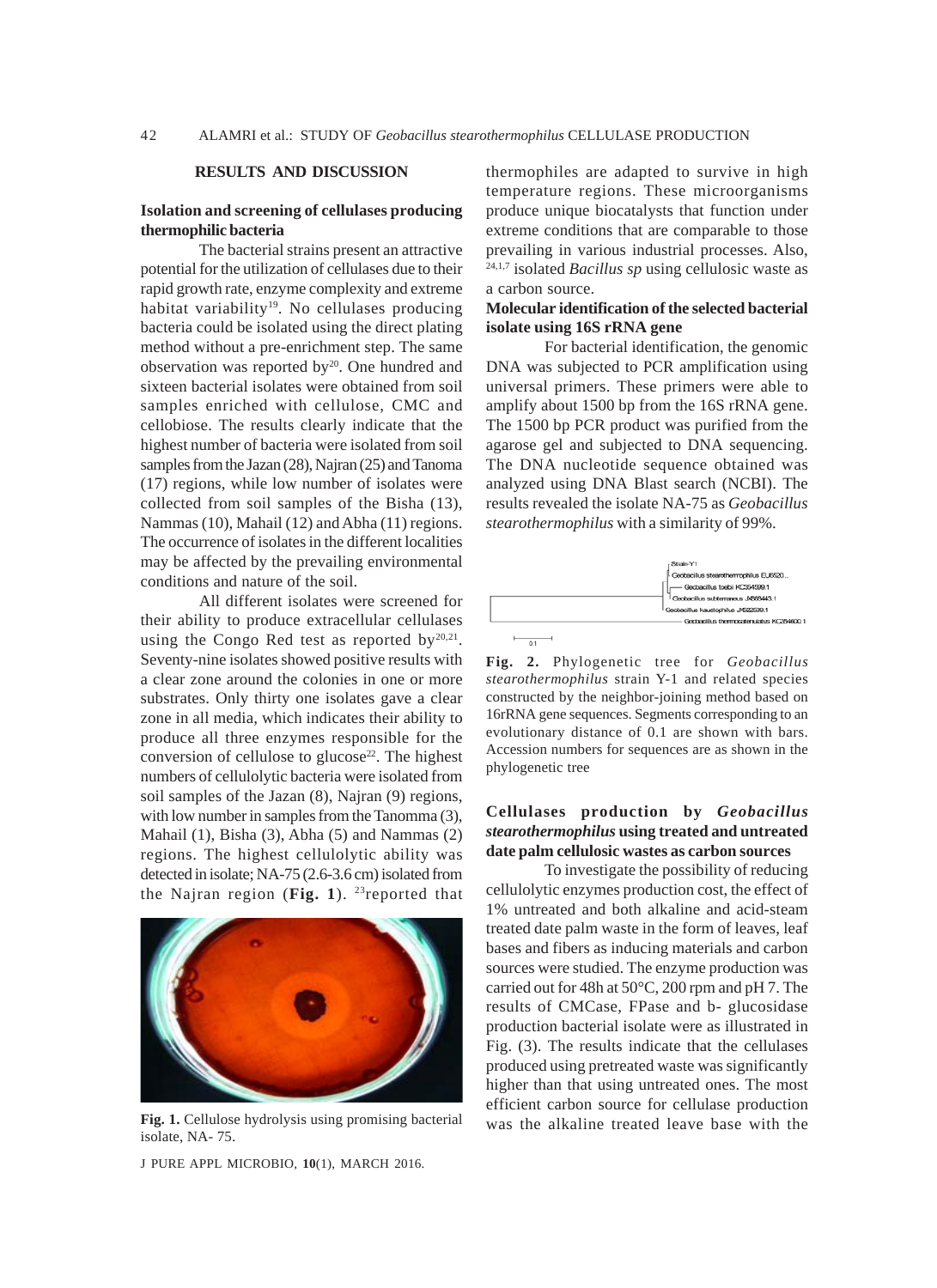maximum enzymes production being 5.03 Uml-1 CMCase, 3.56 Uml-1FPase and 1.82 Uml-1bglucosidase.

The alkaline pre-treatment of lignocellulosic materials caused the swelling of cellulose, leading to an increase in the internal surface area, a decrease in crystallinity, the separation of structural linkage between lignin and carbohydrates, and the disruption of the lignin structure<sup>25,26</sup>. The same trends in terms of results were also observed using treated and untreated date palm fibers. As mentioned in Fig. (2), untreated leaves were an optimum carbon source for FPase production, amounting to  $1.49$  Uml<sup>-1</sup>. Furthermore, alkaline-treated date palm leaves were the best carbon source for CMCase and bglucosidase production. This variation may be attributed to the chemical nature and nutrient availability of the substrates used. These findings were in agreement with those reported by $27$ . They found that the delignified materials were not as efficient as the non-delignified substrates. This implies that lignin content does not inhibit cellulase production. The inhibitory effect of delignification on the cellulae production may be explained by structural changes in the cellulose during pretreatment, thereby reducing the availability of the materials as a carbon source.

## **Effect of fermentation period on cellulases production**

The fermentation process was carried out up to 96 h and cellulases production was measured



**Fig. 3.** Cellulase production by *Geobacillus stearothermophilus* using treated and untreated date palm waste as carbon sources (UTL: Untreated leaves, ATL: Alkaline treated leaves, ASTL: Acid-steam treated leaves, UTLB: Untreated leaf base, ATLB: Alkaline treated leaf base, ASTLB: Acid-steam treated leaf base, UTF: Untreated fibrous, ATF: Alkaline treated fibrous, ASTF: Acid-steam treated fibrous).

at 12 h intervals. The results illustrated in Fig (4) revealed that the most significant increase of enzymes production was obtained at 48 h yielded 3.50 Uml-1 FPase, 5.11 Uml-1 CMCase and 1.74 Uml-1 b-glucosidase, respectively. Maximum cellulases production was consistent with the growth trend; enzymes production was low during the lag phase to the mid-logarithm phase of growth, while the peak of enzymes production significantly occurred at the beginning of stationary phase. Similar findings have been reported $28,29,30,31$ . The decreasing of cellulases production after optimum period may be due to nutrient exhaustion which stressed the microbial physiology resulting in the inactivation of secretary machinery of the enzymes and autolysis of microbial cells as reported by<sup>32</sup>. On the other hand, 33explained the reduction in cellulase production by glucose produced in a culture medium which caused an inhibitory effect in terms of feedback inhibition of the enzyme activity.



**Fig. 4.** Effect of fermentation period on cellulase production

# **Effect of initial pH on cellulases production**

The initial pH of the medium influences many enzymatic systems and the transport of several enzymes across the cell membrane. The effect of pH was determined by adjusting the initial pH in the range of pH 6.0 to 9.0. The results show that the cellulase production was dependent on the pH values Fig (5). Maximum levels of FPase  $(4.36 \text{ Uml}^{-1})$  and CMCase  $(6.11 \text{ Uml}^{-1})$  were achieved significantly at 7.5, while a peak of  $\beta$ -glucosidase (1.80 Uml-1) production, without significant effect, was obtained at pH 7.0. Beyond these pH values, cellulase production was markedly decreased.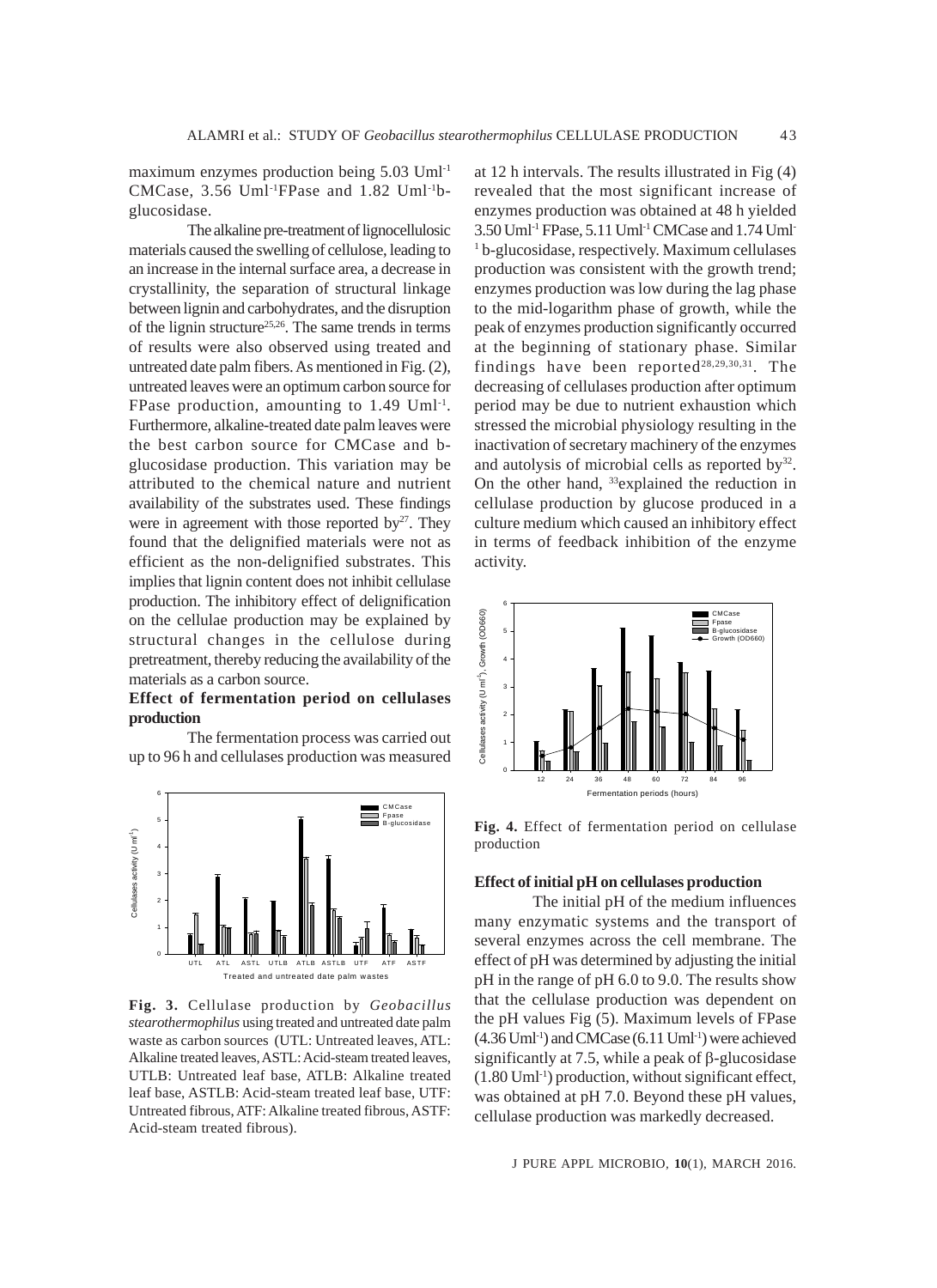These results were in the range reported by30. He reported that pH 7.0 was more suitable for endoglucanase production by *Geobacillus stearothermophilus* using sugarcane bagasse, and that it exhibited good pH stability between "5-8" and "4-9", for UntSCB and TSCB, respectively. Also, 34reported that *Bacillus* sp. SM3M8 gave maximum cellulase production at pH 7.0. Furthermore, 35recorded that at pH 6.5, *Bacillus subtilis* and *Erwinia* spp recorded optimal yields of cellulases, while *Serratia* spp and *Clostridium cellobioparum* recorded the same cellulolytic activities at pH 7.0. Moreover, 36,37reported that the optimum pH for cellulase production by *Cellulomonas flavigena* and *Bacillus pumilus* was pH 6. Also, <sup>38,39</sup>reported that the cellulase production from *Streptomyces* sp. and *S. ruber* was active over a pH range of 5-7 with maximum activity at pH 6. In contrast, 40found that maximum cellulolytic activities were recorded at pH 8 for *Bacillus circulans* and *B. megaterium*.



**Fig. 5.** Effect of initial pH on cellulases production.

## **Effect of incubation temperature on cellulases production**

To determine the effective temperature for cellulase production, a fermentation process was carried out at 5°C intervals in the range of 35 to 60°C (Fig. 6). The results indicate a significant relationship between enzyme production and incubation temperature up to 45-50°C, followed by a gradual decrease. The cellulase activity at 55°C was also comparable; it lost 18.6%, 11.56% and 26.66% for FPase, CMCase and β-glucosidase activity, respectively. These results were in agreement with those reported by<sup>41,42,30</sup>. They recorded 50°C as the optimal temperature for cellulase production by *Streptomyces* T3-1, *Bacillus subtilis* and *Bacillus agaradherens* JAM-Ku-23; and *Geobacillus stearothermophilus* respectively. In addition, 38found that the maximum CMCase activity of *Streptomyces* sp. was recorded at 60°C with no significant difference between 50 and 60°C.

Many researchers have reported different temperatures for maximum cellulase production, suggesting that the optimal temperature depends on the strain variation of the microorganism. <sup>35</sup>reported that the cellulolytic activities of tested bacterial isolates peaked at 38.6°C although there was no significant difference among the individual values recorded. They reported that at 35°C, *Serratia* spp, *Bacillus subtilis* and *Bacillus circulans* recorded optimal cellulolytic activities, while *Clostridium thermocellum* however attained optimal cellulolytic activity at 50°C. Also, 34reported that the *Bacillus* sp. SM3M8 gave maximum cellulase production and activity at a temperature of 45 $\rm ^{o}C$ , while  $\rm ^{35,39}$ reported that 40 $\rm ^{o}C$  was optimal for the endoglucanase activity of *Bacillus* spp and *Streptomyces ruber*. Furthermore,<sup>40</sup>recorded maximum cellulolytic activities of *Bacillus circulans* and *B. megaterium* at 30°C. On the other hand, 43,36recorded that maximum cellulase activity of *Bacillus pumulus* EB3 and *Cellulomonas flavigena* were at 37°C and 55°C, respectively.



**Fig. 6.** Effect of incubation temperature on cellulase production

#### **Effect of agitation rate on cellulase production**

The effect of agitation rate on cellulase production was investigated at 0.0, 100, 150, 200, 250 and 300 rpm. The results illustrated in Fig (7) showed a significant increase in cellulase production due to agitation. Maximum cellulase production was significantly elucidated at 200 rpm,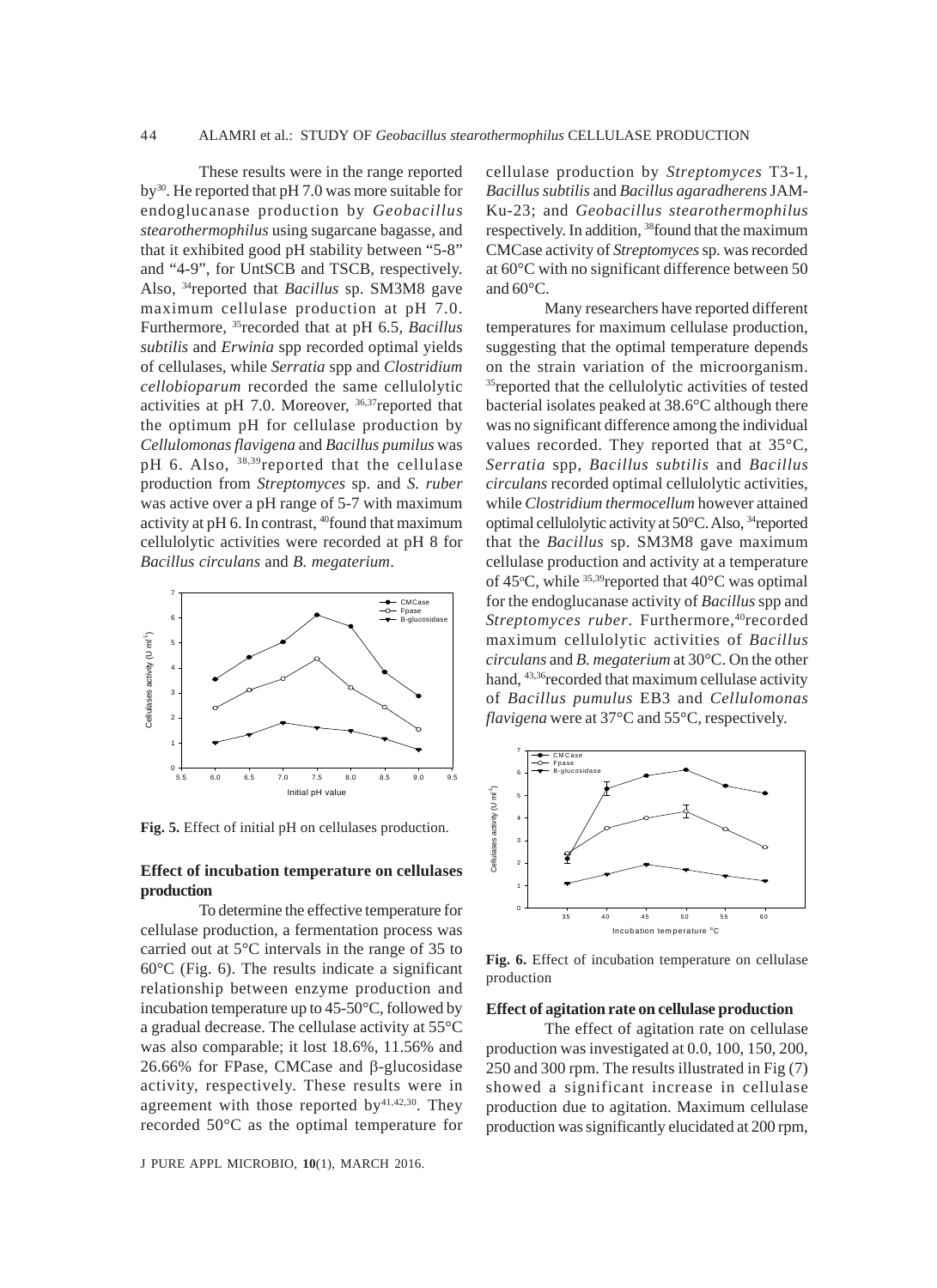which may be due to the increase in the aeration ratio. Furthermore, increasing the agitation rate above an optimum value was unfavorable for cellulase production except for the CMCase which insignificantly maintained their good production value up to 250 rpm. Under static conditions, the enzyme production decreased to 18.30%, 30.16% 24.29% for FPase, CMCase and b-glucosidase, respectively.

These results were in agreement with those reported by44,45,46. They found that the cellulolytic enzymes in static conditions were not significant and that the high concentration of carbon source results in an increased viscosity of the medium, that affects the availability of oxygen needed for microbial growth. They also reported that agitation is important for proper oxygen transfer and for the homogenous mixing of nutrients in the fermentation system. A study of cellulase production in a bioreactor by $47$  concluded that agitation maintains a concentration gradient between the interior and exterior of the cell, allowing a better diffusion of nutrients to the cells. They found also that enzyme deactivation increased with an increase in agitation speed.



**Fig. 7.** Effect of agitation rate on cellulase production.

# **Effect of nitrogen sources on cellulase production**

To evaluate the effect of alternative nitrogen sources on cellulase production, ammonium nitrate was replaced by organic and inorganic nitrogen sources in such amounts that the final nitrogen concentration in the media remained unchanged. The results illustrated in Fig (8) revealed that all nitrogen sources stimulated cellulase production. Optimum cellulase production was significantly obtained using yeast extract as a nitrogen source. The most significant increase of FPase, CMCase and b-glucosidase production were 36.51%, 32.80% and 53.75%, respectively over a control medium which was significant when compared to other inorganic sources. The superior effect of complex organic nitrogen compounds could be due to the presence of growth promoters in sufficient amounts to cover the requirements of microbial growth and enzyme production. The same observations were reported by48,37. Various inorganic nitrogen sources have been optimized by different workers for cellulase production<sup>49,50</sup>.



**Fig. 8:** Effect of nitrogen sources on cellulase production

# **Effect of alkaline treated date palm leaf base (ATLB) concentration on cellulase production**

Cellulases are relatively costly enzymes, and a significant reduction in cost will be important for their commercial uses. For an economic point of view, there is a need to increase cellulase production by using cheaper substrates such as agriculture waste<sup>13</sup>. The different concentrations of a selected carbon source, alkaline-treated date palm leaf base (ATLB), was examined to identify the best for maximal cellulase production. As shown in Fig. (9), the bacterial isolate has an ability to metabolize the cellulosic substrate for growth by expressing cellulolytic enzyme activities. The cellulose production was increased gradually in proportion to an ATLB concentration of up to 2.5% which gave significant production in the form of 7.54 Uml-1 FPase, 11.13 Uml-1 CMCase and 3.71Uml- $<sup>1</sup>$  β-glucosidase. The enzyme activity decreased to</sup> about half of the maximum at 3%.

The decreasing cellulase production at higher substrate concentrations can be explained by lignin inhibition and an increase in mass transfer resistance as reported by<sup>26</sup>. Also, <sup>51</sup>reported that the reduction of cellulase production at high substrate concentrations may be due to the production of reducing sugars, which significant inhibits the enzyme activity during cellulose

J PURE APPL MICROBIO*,* **10**(1), MARCH 2016.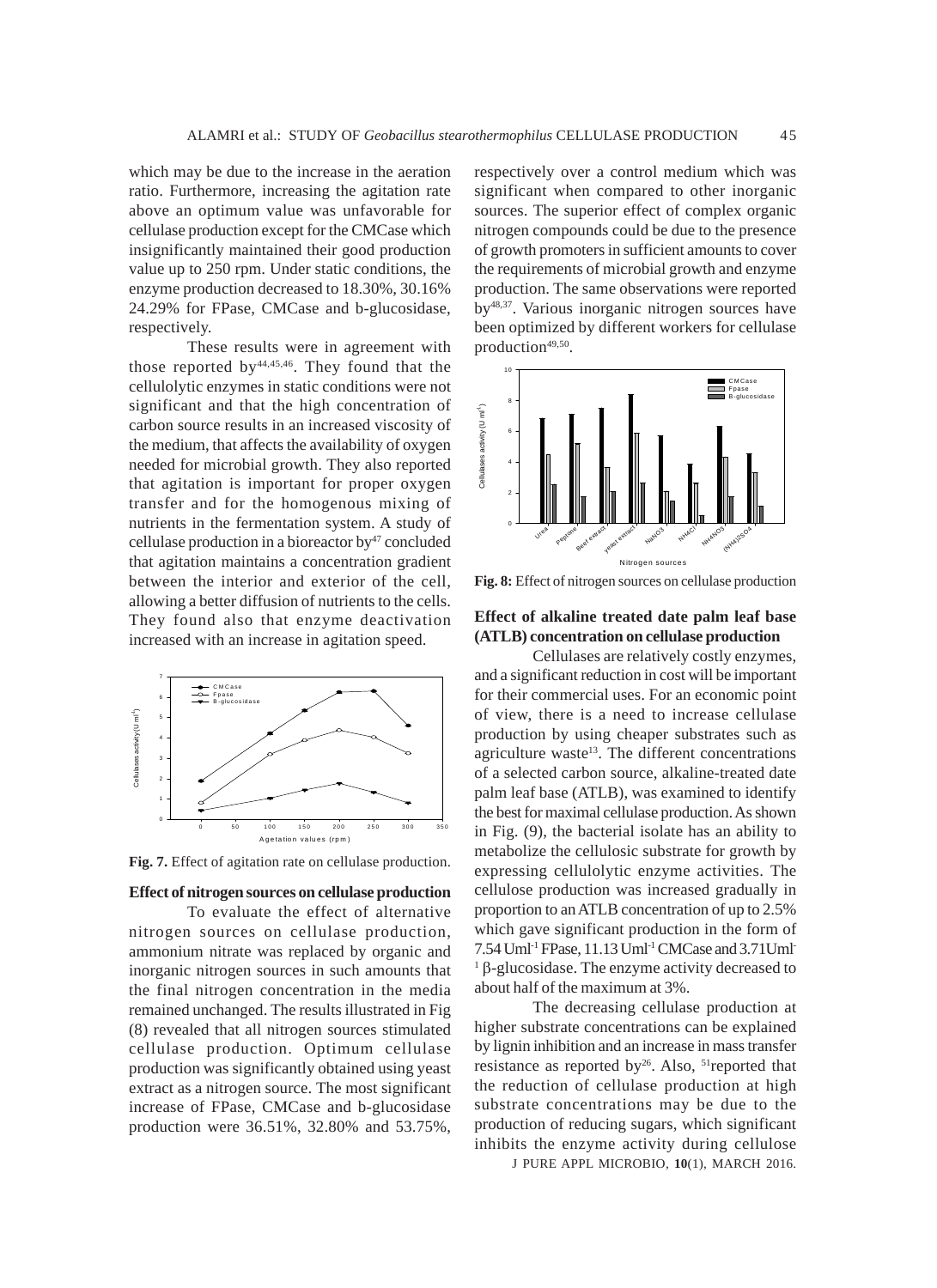hydrolysis. Agricultural waste at different concentrations have been used for cellulase production.  $39$  found that 30 gl<sup>-1</sup> rice straw was the most suitable concentration for maximum cellulase production using *Streptomyces ruber.* Furthermore, 28,52used acid-hydrothermal treated oil palm empty fruit bunch fibers and corncobs as carbon sources at  $10 \text{ g L}^{-1}$  for cellulase production. Also, <sup>30</sup>revealed that the presence of 60 and 50 g  $L^{-1}$  sugarcane bagasse supported maximal avicelase production for both strains of *Geobacillus stearothermophilus*, UntSCB and TSCB, respectively.



**Fig. 9.** Effect of carbon source (ATLB) concentration on cellulase production

#### **Effect of surfactants on cellulase production**

To investigate the effect of surfactants on cellulase production, three surfactants were tested, Trix-100, Tween-80 and SDS (Sodium Dodecyl Sulphate) at 0.2 and 0.5%. The results illustrated in Fig (10) indicate that Tween 80 at 0.2% was a good stimulant for cellulase production. The significant increase in cellulase production compared with a control medium was recorded as 11.82%, 16.62% and 13.53% for FPase, CMCase and b-glucosidase, respectively. The activity effect of surfactants on cellulase production using bacterial strains has been observed by many investigators $53$  reported that surfactants are amphiphilic compounds which can reduce surface and interfacial tensions by accumulating at the interface of immiscible fluids and increasing the solubility, mobility, bioavailability and subsequent biodegradation of hydrophobic or insoluble organic compounds which act to increase enzyme yield. 37reported that the maximum cellulase production using *Bacillus pumilus* EWBCM1 was recorded in a Tween-20 added medium, while the minimum cellulase production was recorded in SDS.

J PURE APPL MICROBIO*,* **10**(1), MARCH 2016.

On the other hand, <sup>53</sup>reported that the Tween 80 increased the activities of amylase, protease, CMCase and xylanase to different extents, while rhamnolipid only had an obvious stimulatory effect on xylanase production by *Streptomyces badius*.

#### **CONCLUSION**

Thermophilic cellulase producing bacteria, *Geobacillus stearothermophilus* was isolated from the Najran region of Saudi Arabia. Maximum cellulase production was obtained using 2.5% alkaline treated date palm leaf base as a carbon source, and yeast extract as the best nitrogen source. Optimum cellulase production was achieved when the fermentation period was extended to 48 h at an initial pH value (7.0 -7.5) and incubation temperature (45-50 °C) with a 200 rpm agitation rate and 0.2% Tween 80. The results of this work indicate that date palm cellulosic waste can be used as a cheap carbon source for the isolation and production of cellulase enzymes.

#### **REFERENCES**

- 1. Rahna, K., Rathnan, D., Balasaravanan, T. Isolation screening, identification and optimized production of extracellular cellulase from Bacillus subtilis using cellulosic waste as carbon source. *J. Microb.* 2013; **2**: 2383-2386.
- 2. El-Habba, M., Al-Mulhim, F. The competitiveness of the Saudi Arabian date palm. An analytical study. *Afr. J. Agri.* 2013; **8**:5260- 5267.
- 3. Wang, C., Shyu, C., Ho, S. Characterization of a novel thermophilic cellulose degrading bacterium – *Paenibacillus spp* strain B39. *Lett. Appl. Microbiol*. 2008; **47**: 46 - 53.
- 4. Behera, B., Parida, S., Dutta, S., Thatoi, H. Isolation and identification of cellulose degrading bacteria from mangrove soil of Mahanadi river delta and their cellulase production ability. *Amer. J. Microb. Res.* 2014; **2**: 41-46.
- 5. Sonia Sethi, Aparna Datta, B. Lal Gupta, and Saksham, Gupta. Optimization of Cellulase Production from Bacteria Isolated from Soil. Hindawi Publishing Corporation, ISRN Biotechnology, 2013; Article ID 985685.
- 6. Khianngam, S., Pootaeng-on, Y., Techakriengkrai, T., Tanasupawat, S. Screening and identification of cellulase producing bacteria isolated from oil palm meal. *J. Appli. Pharm. Sci.*, 2014; **4**: 090- 096.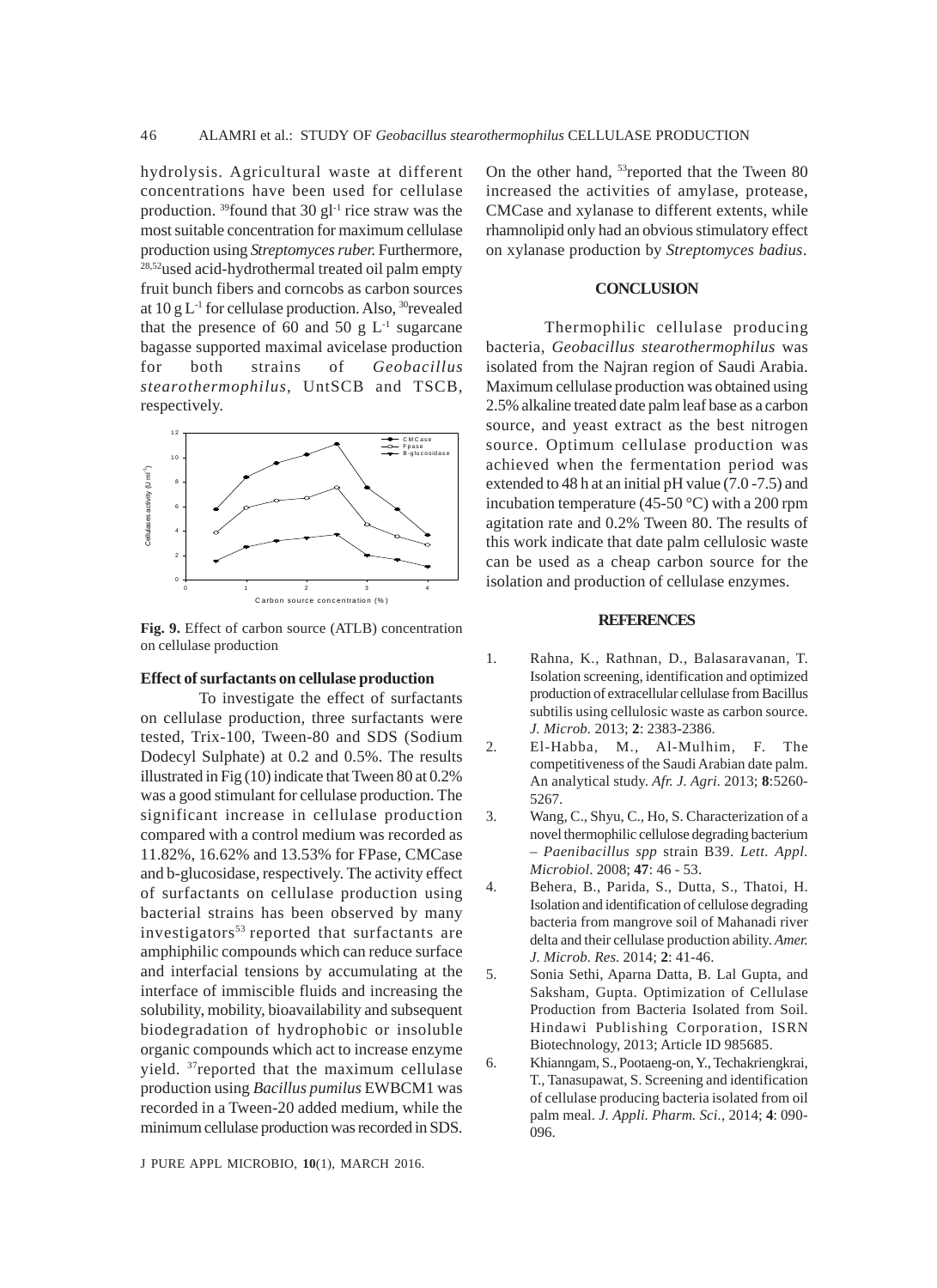- 7. Ladeira, S., Cruz, E., Delatorre, A., Barbosa, J., Martins, M. Cellulase production by thermophilic *Bacillus* sp. SMIA-2 and its detergent compatibility. *Electro. J. Biotech*. 2015; **18**: 110-115.
- 8. Sethi, S., Lal, D. and Gupta, S. Optimization of cellulase production from bacteria isolated from soil. *Biotechnology*, 2013, Article ID 985685, 7 pages.
- 9. Patagundi, B., Shivasharan, C., Kaliwal, B. Isolation and Characterization of Cellulase producing bacteria from Soil. *Int. J. Curr. Microbiol. App. Sci*. 2014; **3**(5): 59-69.
- 10. Deshpande, M. Ethanol production from cellulose by coupled saccharification fermentation using Saccharomyces cerevisiae and cellulose complex from *Sclerotium rolfsii* UV-8 mutant. *Appl. Biochem and Biotech.* 1992; **36**: 227-234.
- 11. Carrasco, J., Saiz, M., Navarro, A., Soriano, P., Saez, F., Martinezm, J. Effect of dilute acid and steam explosion pretreatments on the cellulose structure and kinetics of cellulosic fraction hydrolysis by dilute acids in lignocellulosic materials. *App. Bioch. Biot.* 1994; **45**: 23-34
- 12. Wood, T., Bhat, K. Methods for measuring cellulose activities. *Methods Enzymol*. 1988; **160**: 87-112.
- 13. Lo, Y., Saratalea, G., Chen, W., Bai, M., Chang, J. Isolation of cellulose-hydrolytic bacteria and applications of the cellulolytic enzymes for cellulosic biohydrogen production. *Enz. Microb. Techn*. 2009; **44**: 417- 425.
- 14. Sambrook, J., Fritsch, E., Maniatis, T. Molecular Cloning: a Laboratory Manual, 2nd ed. Cold Spring Harbor Laboratory, Cold Spring Harbor, 1989; N.Y.
- 15. Poppert, S., Essig, A., Stoehr, B., Steingruber, A., Wirths, B., Juretschko, S., Reischl, U., Wellinghausen, N. Rapid diagnosis of bacterial meningitis by real-time PCR and fluorescence in situ hybridization. *J. Clin. Microbiol*. 2005; **43**: 3390-3397.
- 16. Miller, G. Use of dinitrosalycilic acid reagent for determination of reducing sugar. *Anal. Chem.* 1959; **31**: 426-428.
- 17. Reczey, K., Stalbrand, H., Presson, I., Hahm-Hagerdal, B., Tjerneld, F. Continuous cellobiose hydrolysis using self-immobilized ß-glucosidase from *Aspergillus phoenicis* QM329 in a fluidized bed reactor. *Appl. Bioch. Biotech*. 1990; **24**: 637- 649.
- 18. Maki, M., Leung, K., Quin, W. The prospect of cellulase producing bacteria for bioconversion of lignocellulosic biomass. *Int. J. Bio. Sci.* 2009; **5**: 500-516.
- 19. Ibrahim, A., El-diwany, A. Isolation and identification of new cellulases producing thermophilic bacteria from an Egyptian hot spring and some properties of the crude enzyme. *Austral. J. Basic Appl. Sci.* 2007; **1**: 473-478.
- 20. Aboul-Enein, A., Abou-Elalla, F., Serour, E., Hussien, T. Molecular identification of novel thermophilic actinomycetes isolated from Egypt. *Int. J. Acad. Res.* 2009; **1**: 80-84.
- 21. Yi, J., Sandra, A., Shu, T. Production and distribution of endoglucanase, cellobiohydrolase, and b-glucosidase components of the cellulolytic system of *Volvariella volvacea*, the edible straw mushroom, *Appl. Environ. Microbiol*. 1999; **65**: 553-559.
- 22. Haki, G., Rakshit, S. Developments in industrially important thermostable enzymes: a review. *Bioresour. Technol.* 2003; **89**: 17-34.
- 23. Kowsalya, R., Ramasamy, K. Isolation, screening and characterization of cellulase producing Bacillus subtilis KG10 from virgin forest of Kovai Kutralam, Coimbatore, India. *Res. J. Biotech.* 2013; **8**: 17-23.
- 25. Damisa, D., Ameh, J., Umoh, V. Effect of chemical pretreatment of some lignocellulosic wastes on the recovery of cellulase from *Aspergillus niger* AH3 mutant. *Afr. J. Biotechnol.* 2008; **7**: 2444-2450.
- 26. Reczey, K., Szengyel, Z., Eklund, R., Zacchi, G. Cellulase production by *T. Reesei. Bioresour. Technol.* 1996; **57**: 25-30.
- 27. Sudto, A., Punyathiti, Y., Pongsilp, N. The use of agricultural wastes as substrates for cell growth and carboxymethyl cellulose (CMCASE) production by Bacillus subtilis,Escherichia coli and Rhizobium sp. *Kmitl Sci. Tech. J.* 2008; 8: 84-92.
- 28. Bajaj, B., Pangotra, H., Wani, M., Sharma, P., Sharma, A. Partial purification and characterization of a highly thermostable and pH stable endoglucanase from a newly isolated Bacillus strain M-9. *Indian J. Chem. Technol*. 2009; **16**: 382-387.

29. Makky, E. Avicelase production by a thermophilic Geobacillus stearothermophilus isolated from soil using sugarcane bagasse. *World Acad. Sci. Engin. Tech.* 2009; **57**:487-491.

- 30. Mukesh Kumar, D., Poovai P., Puneeth Kumar, C., Sushma Saroja, Y., Manimaran, A., Kalaichelvan, P. Optimization of *Bacillus cereus* MRK1 cellulase production and its Biostoning activity. *Der Pharm. Lett.* 2012; **4**: 881-888.
- 31. Chellapandi, P., Himanshu, M. Production of endoglucanase by the native strains of *Streptomyces* isolates in submerged

J PURE APPL MICROBIO*,* **10**(1), MARCH 2016.